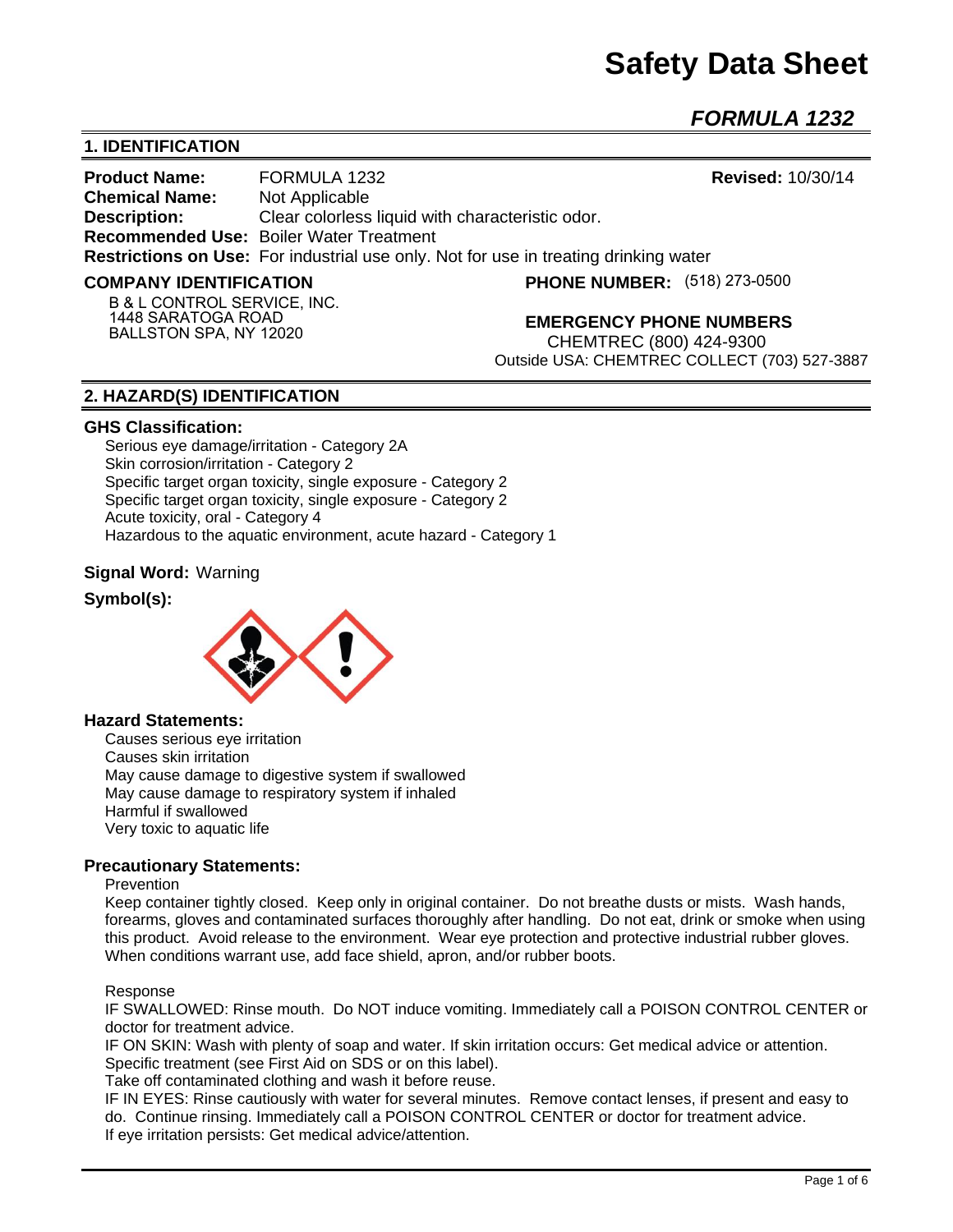IF exposed or concerned: Call a POISON CONTROL CENTER or doctor for treatment advice. Call a POISON CONTROL CENTER or doctor for treatment advice if you feel unwell. Collect spillage.

Storage

Store in a secure manner.

**Disposal** 

Dispose of in accordance with local, regional, national and international regulations.

#### **Hazards Not Otherwise Classified:** None Known.

#### **Percentages of Components with Unknown Acute Toxicity:**

 Dermal: 6% Inhalation: 6%

#### **3. COMPOSITION / INFORMATION ON INGREDIENTS**

| <b>CHEMICAL INGREDIENTS</b>                                                                                                                                                                                       | <b>CAS NO.*</b>        | PERCENT (%)**           |
|-------------------------------------------------------------------------------------------------------------------------------------------------------------------------------------------------------------------|------------------------|-------------------------|
| A. Hazardous Ingredients<br>SODIUM NITRITE<br>POTASSIUM HYDROXIDE                                                                                                                                                 | 7632-00-0<br>1310-58-3 | $1\% - 11\%$<br>$< 5\%$ |
| <b>B. Other Ingredients</b><br>2-PROPENOIC ACID, POLYMER WITH SODIUM PHOSPHINATE<br>ETHYLENEDIAMINETETRAACETATE ESTER<br>64-02-8<br><b>ACRYLIC TERPOLYMER</b><br>HYDROXYETHYLIDENE DIPHOSPHONIC ACID<br>2809-21-4 |                        | 71050-62-9              |

#### **Legend: L=<1%; M=1-10%; H=>10%**

**\* Exposure limit and regulatory information in Sections 8 & 15**

**\*\* Exact percentage is a trade secret. Concentration range is provided to assist users in providing appropriate protections.**

## **4. FIRST AID MEASURES**

**Eye Contact:** Immediately flush with clean, cool water for 15 minutes and if irritation persists, get medical attention.

**Skin Contact:** Immediately wash skin with soap and plenty of water while removing contaminated clothing, for at least 15 minutes. If irritation persists, get medical attention. Launder contaminated clothing before reuse.

**Inhalation:** No adverse effects anticipated by this route of exposure. If effects occur, remove patient to fresh air and give artificial respiration via a suitable mechanical device such as a bag and mask if required and get medical attention. Do not use mouth-to-mouth resuscitation.

**Ingestion:** Do not induce vomiting. Rinse mouth with copious quantities of water first and get immediate medical attention. Drink several glasses of water. Never give anything by mouth to an unconscious person. If vomiting occurs, keep airways clear.

**Note to Physician:** There is no specific antidote. Treatment of overexposure should be directed at the control of symptoms and the clinical condition of the patient. Aspiration may cause lung damage. Probable mucosal damage may contraindicate the use of gastric lavage.

## **Most Important Symptoms/Effects:**

**Eye Contact:** May cause severe irritation. Prolonged contact may cause irreversible damage and/or blindness. Vapor may cause eye irritation experienced as mild discomfort and redness.

**Skin Contact:** Prolonged contact may cause irritation.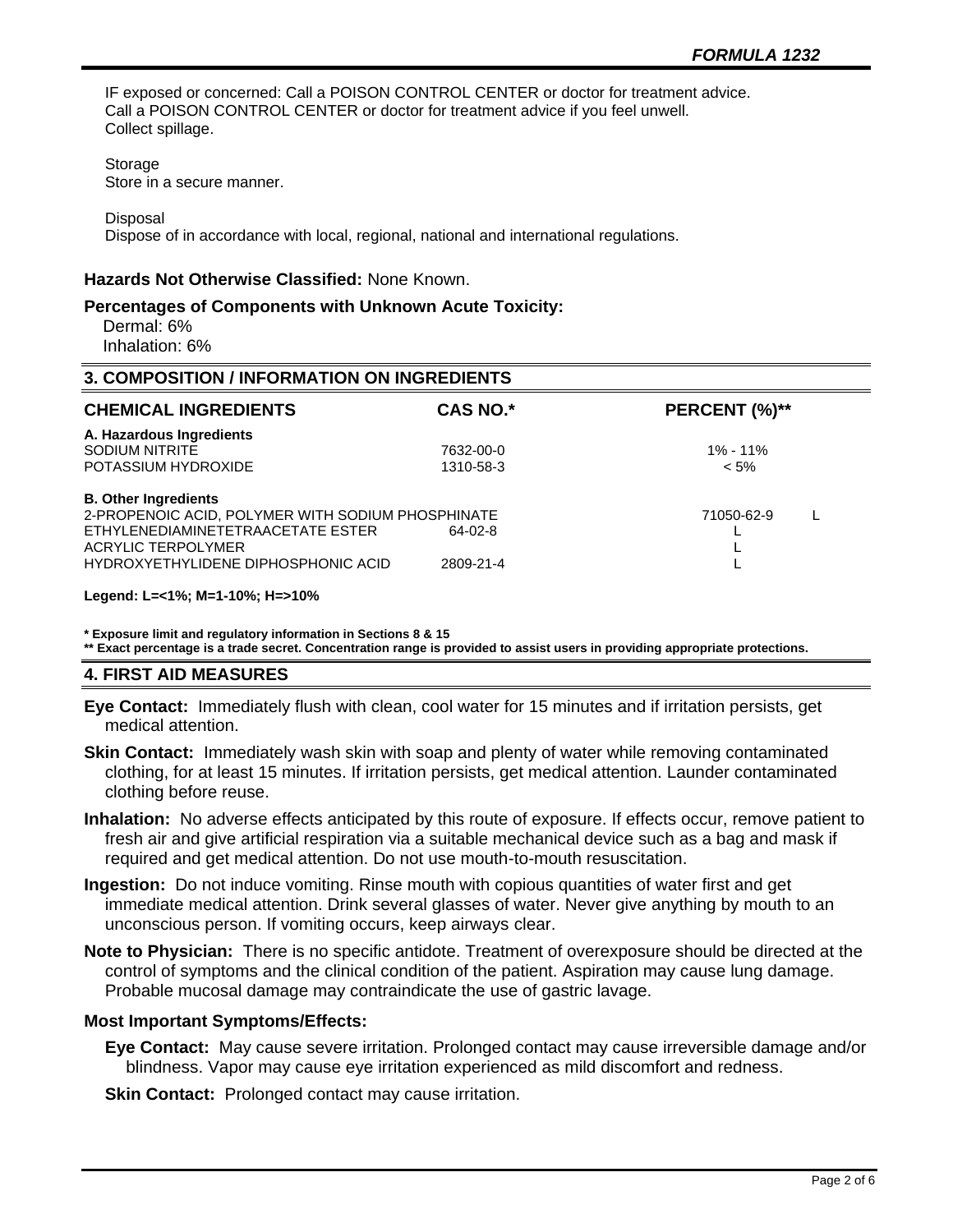- **Inhalation:** Inhalation of mist may be irritating; a stinging sensation may be experienced. May cause damage to the upper respiratory tract and lungs under severe conditions.
- **Ingestion:** May be toxic. May cause severe irritation to internal tissues. Large amounts can result in acute toxic effects which may be fatal.

**Indication of Immediate Medical Attention and Special Treatment, if Necessary:** Other than acute, none known. See section 11 for toxicological information.

# **5. FIRE FIGHTING MEASURES**

**Suitable (and Unsuitable) Extinguishing Media:** Flood with water. Heavy water jet advantageous.

**Specific Hazards Arising from the Chemical:** Product may be irritating to the eyes, skin, and respiratory system. Closed containers may rupture (due to buildup of pressure) when exposed to extreme heat. If evaporated to dryness, some product residuals may burn. Thermal decomposition may release oxides of carbon and nitrogen. The dry nitrite is an oxidizing agent and can supply oxygen to stimulate or accelerate the combustion of other combustibles.

**Special Protective Equipment and Precautions for Fire-Fighters:** Wear self-contained breathing apparatus and full turn-out gear. Approach fire from upwind direction. If possible, move containers away from fire. Cool fire exposed containers with water spray. If containers rupture or leak, product may evolve irritating or toxic gas under extreme heat. Contain runoff

# **6. ACCIDENTAL RELEASE MEASURES**

#### **Spill Containment and Clean-up Instructions:**

Wear suitable protective equipment found in section 8. Small spills may be flushed with copious quantities of water, preferably to a sanitary sewer or waste treatment facility. Larger spills should be diked to prevent runoff and then absorbed in sand or other inert absorbent for disposal. The area may then be flushed with copious quantities of water. Floor may be slippery; use care to avoid falling. Avoid release of this product into the environment to prevent contamination of soil, sewers, natural waterways and/or groundwater. See Section 12 for Ecological Information.

## **7. HANDLING AND STORAGE**

## **Handling and Storage:**

Store in a cool, dry, well ventilated area, between 10°C and 49°C. Keep containers tightly closed when not in use and follow all recommended safety precautions when handling the material. Keep out of sun and away from heat or open flame. Keep away from incompatible materials. See Section 10 for incompatible materials.

## **8. EXPOSURE CONTROL / PERSONAL PROTECTION**

**Engineering Controls:** General ventilation expected to be satisfactory

## **PERSONAL PROTECTION EQUIPMENT**

**Respiratory:** Not normally required.

**Eyes and Face:** Chemical resistant goggles or face shield.

**Hands and Skin:** Chemical resistant rubber, neoprene latex or PVC

# **Other Protective Equipment:** Eyewash station in area of use. Wear long sleeve shirt, long pants, and boots.

## **EXPOSURE GUIDELINES**

**Exposure Limits:**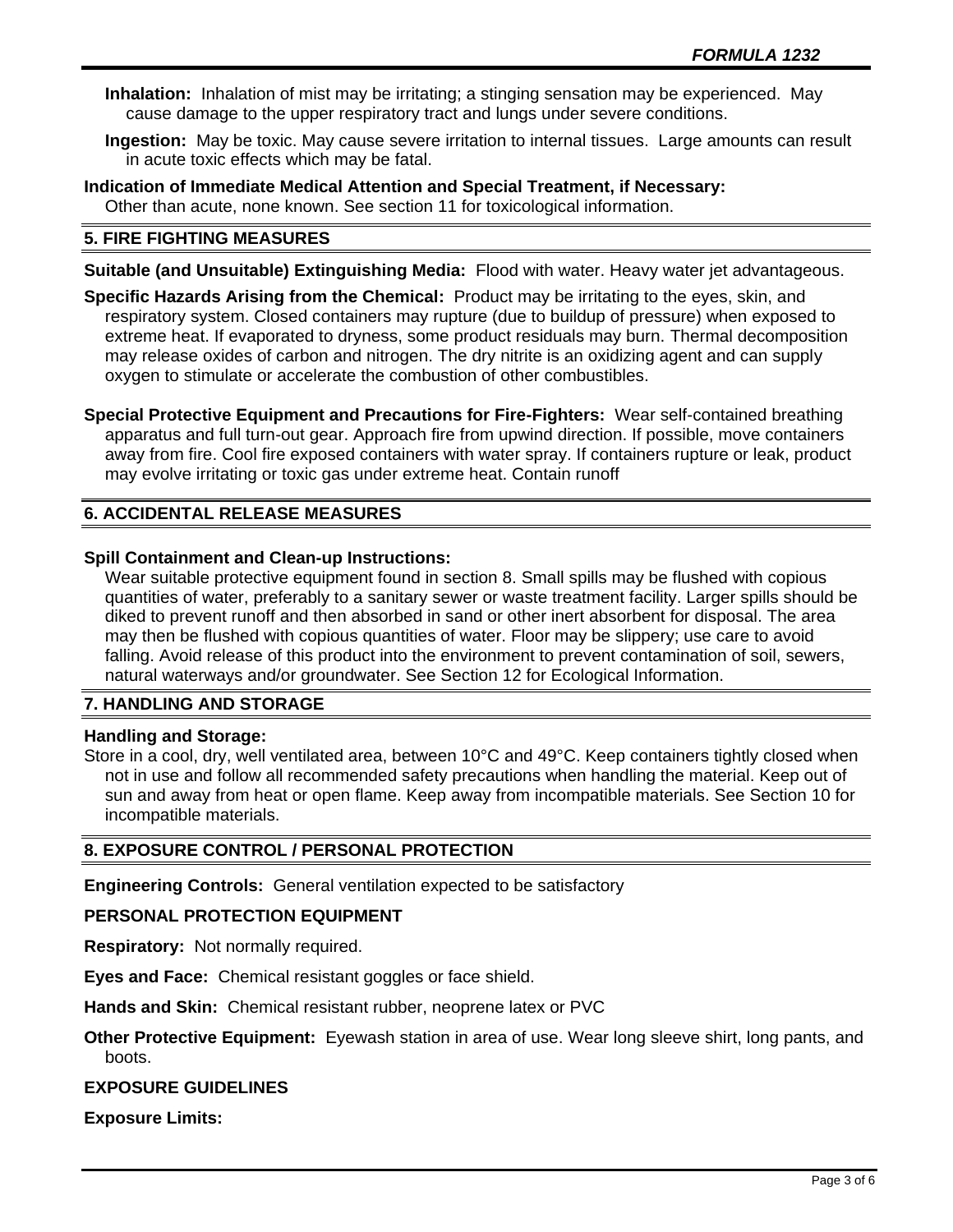## **COMPONENT TLV** POTASSIUM HYDROXIDE 2mg/m<sup>3</sup>/15M

# **9. PHYSICAL AND CHEMICAL PROPERTIES**

| <b>Appearance and Odor:</b>         | Clear colorless liquid with characteristic odor. |                                        |                        |
|-------------------------------------|--------------------------------------------------|----------------------------------------|------------------------|
| <b>Odor Threshold:</b>              | N.D.                                             | <b>Vapor Pressure:</b>                 | N.A.                   |
| pH (undiluted):                     | $11.4 - 11.9$                                    | <b>Vapor Density:</b>                  | ا>                     |
| <b>Freeze Point:</b>                | $<$ -4°C (24°F)                                  | Specific Gravity(@22°C):               | $1.035 - 1.045$        |
| <b>Boiling Point:</b>               | >100°C (212°F)                                   | <b>Solubility in Water:</b>            | Complete               |
| <b>Flash Point:</b>                 | None                                             | <b>Partition Coefficient:</b>          | N.D. (n-octanol/water) |
|                                     |                                                  | <b>Auto-Ignition Temperature:</b>      | N.D.                   |
| <b>Evaporation Rate:</b>            | 1.0                                              | <b>Decomposition Temperature: N.D.</b> |                        |
| Flammability (solid, gas): No       |                                                  | <b>Viscosity:</b>                      | N.D.                   |
| Flammable Limits in Air: LFL - N.A. |                                                  |                                        |                        |
|                                     | $UFL - N.A.$                                     |                                        |                        |

# **10. STABILITY AND REACTIVITY**

**Reactivity:** Not normally reactive at normal temperatures and pressure.

**Chemical Stability:** Stable under normal conditions

**Possibility of Hazardous Reactions:** Will not occur under normal conditions.

**Conditions to Avoid:** Avoid excessive heat, sparks or open flames.

- **Incompatible Materials:** Hazardous reactions can occur with acids, ammonium compounds, reducing agents -particularly cyanides, thiocyanates and thiosulfates, certain combustibles and organics.
- **Hazardous Decomposition Products:** Thermal decomposition may release oxides of carbon and nitrogen. The dry nitrite is an oxidizing agent and can supply oxygen to stimulate or accelerate the combustion of other combustibles.

## **11. TOXICOLOGICAL INFORMATION**

**Ingestion Testing:** Rat, LD50: 1512 mg/kg\*

**Skin Testing:** None established for this product.

**Inhalation Testing:** None established for this product.

\*Calculated based on GHS acute toxicity formula.

## **CHRONIC TOXICITY DATA**

**Sensitization Testing:** None established for this product.

**Other Testing:** None established for this product.

**Routes of Exposure:** Eyes, Ingestion, Inhalation, Skin.

**Eye Contact:** May cause severe irritation. Prolonged contact may cause irreversible damage and/or blindness. Vapor may cause eye irritation experienced as mild discomfort and redness.

**Skin Contact:** Prolonged contact may cause irritation.

**Inhalation:** Inhalation of mist may be irritating; a stinging sensation may be experienced. May cause damage to the upper respiratory tract and lungs under severe conditions.

**Ingestion:** May be toxic. May cause severe irritation to internal tissues. Large amounts can result in acute toxic effects which may be fatal.

**Medical Conditions Aggravated by Exposure:** None known.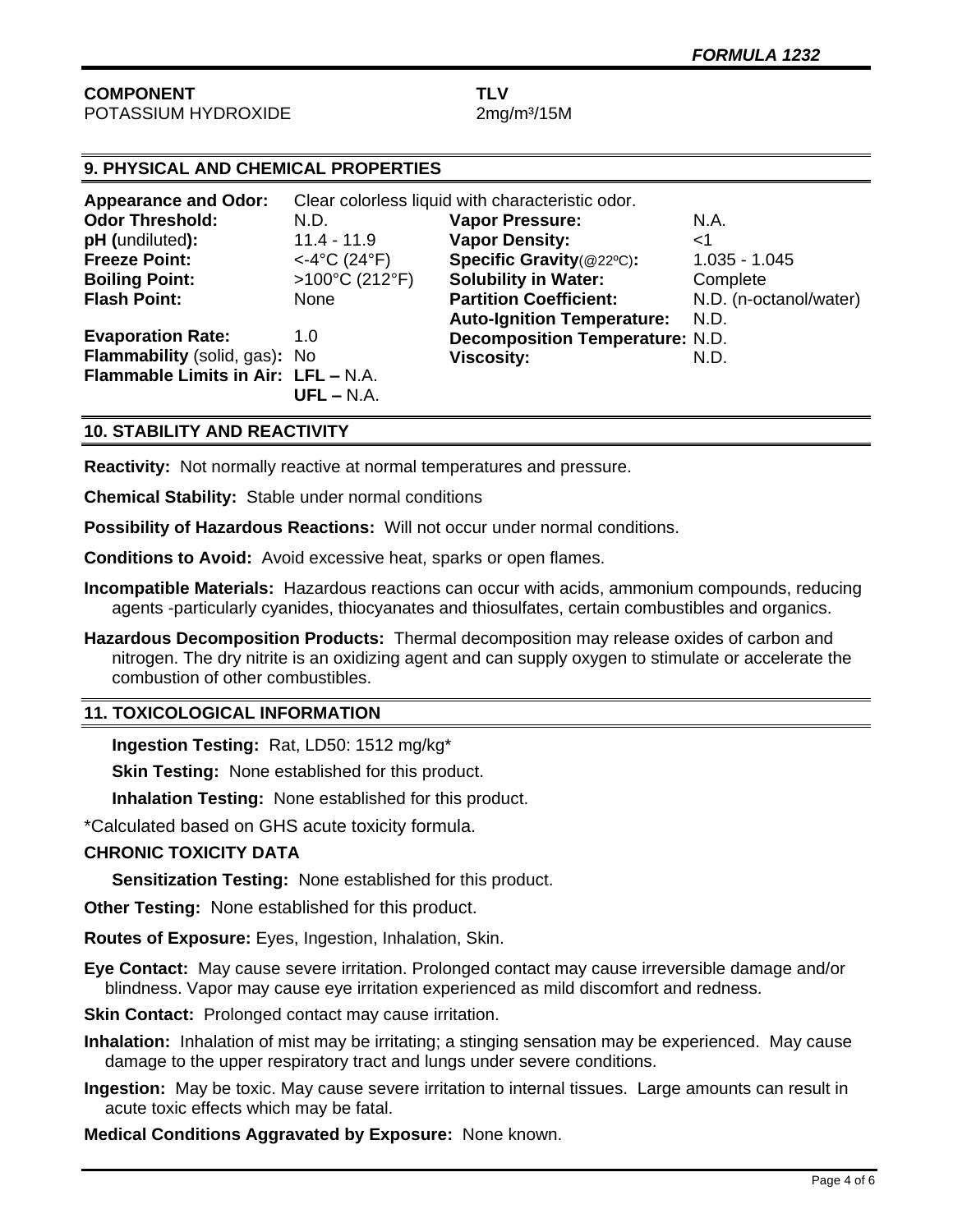**Chronic Effects from Repeated Overexposure:** Other than short term effects, none established.

# **12. ECOLOGICAL INFORMATION**

## **Aquatic Toxicity Data:**

 Invertebrate: Daphnia magna, EC50/48hr: 0.05 mg/l\* Fish: Rainbow trout, LC50/96hr: 3.32 ppm\* \*Calculated based on GHS acute aquatic toxicity formula.

**Product Fate Data:** None established for this product.

**Biodegradation Data:** None established for this product.

# **13. DISPOSAL CONSIDERATIONS**

**Waste Disposal:** Dispose of in accordance with local, regional, national and international regulations. Contact the Hazardous Waste representative at the nearest EPA Regional Office for guidance. Container Disposal: Triple rinse container (or equivalent) promptly after emptying and offer for reconditioning if appropriate. Empty the rinsate into application equipment or a mix tank or store rinsate for later use or disposal.

# **14. TRANSPORT INFORMATION**

## **US DEPARTMENT OF TRANSPORTATION (DOT) INFORMATION NOT REGULATED**

**VESSEL TRANSPORT (IMO/IMDG) NOT REGULATED**

# **15. REGULATORY INFORMATION**

# **US FEDERAL REGULATIONS**

**TSCA:** All ingredients listed or exempt from listing. **CERCLA and/or SARA RQ:** No ingredients listed in this section. **SARA Section 302 Hazard Class:** No ingredients listed in this section. **SARA Section 311/312 Chemicals:**  Acute Health Hazard: Yes Chronic Health Hazard: No Fire Hazard: No Sudden Release of Pressure Hazard: No Reactive Hazard: No **SARA Section 313 Chemicals:** No ingredients listed in this section.

## **STATE REGULATIONS**

This product does not contain any ingredients known to the State of California to cause cancer.